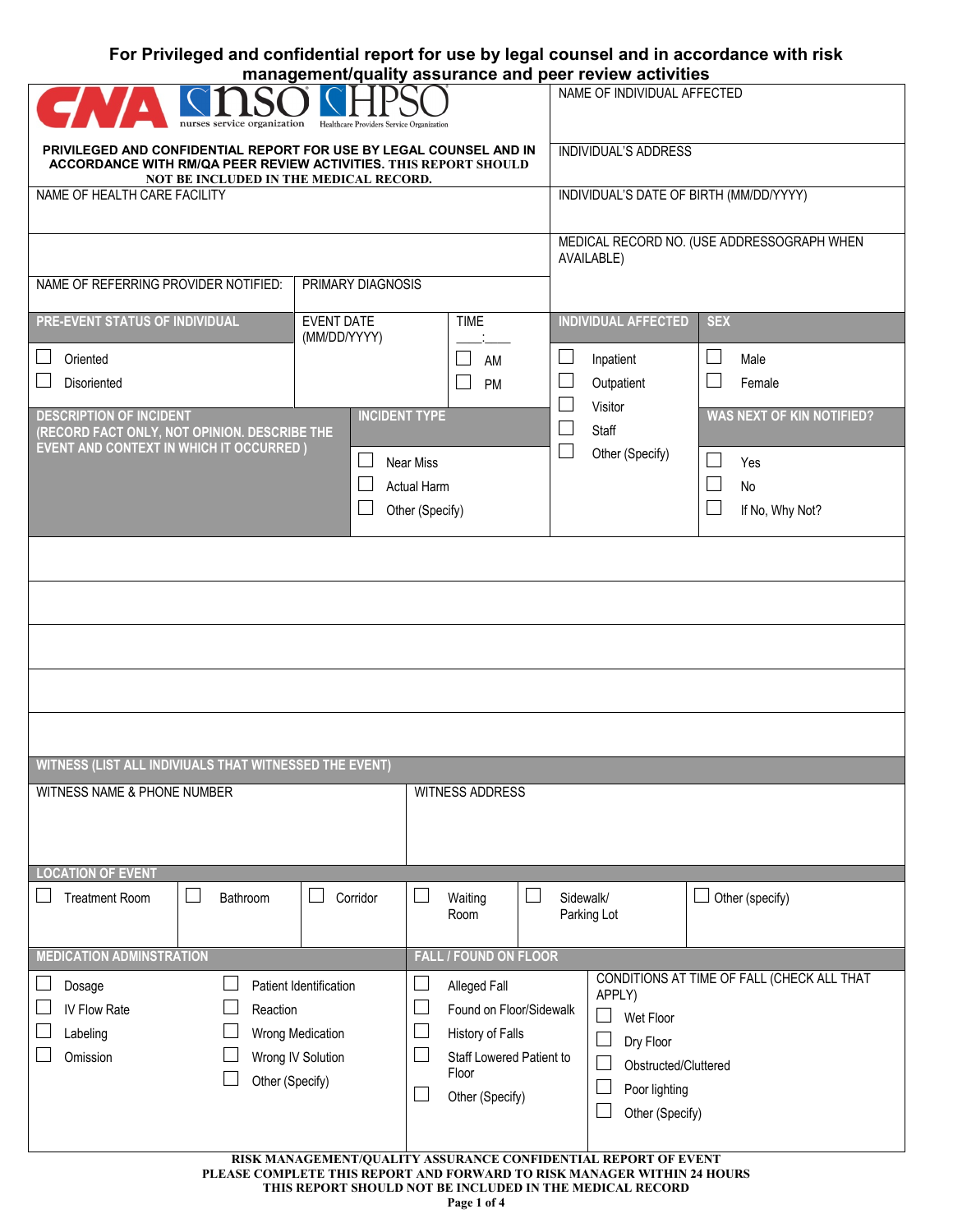|                                                                                               | <b>PATIENT'S RIGHTS</b>                     |                                                                        |                                                                       | <b>PATIENT BEHAVIOR</b>                             |                             | <b>DIAGNOSIS RELATED</b>                                                     |  |
|-----------------------------------------------------------------------------------------------|---------------------------------------------|------------------------------------------------------------------------|-----------------------------------------------------------------------|-----------------------------------------------------|-----------------------------|------------------------------------------------------------------------------|--|
|                                                                                               | Alleged Molestation/Rape                    | No Consent                                                             |                                                                       | AMA                                                 | $\Box$                      | Delay in Diagnosis                                                           |  |
|                                                                                               | Assault by Staff Member                     | Property Damaged/Lost                                                  |                                                                       | <b>Attempted Suicide</b>                            | $\mathcal{L}_{\mathcal{A}}$ | Improper Test Performed                                                      |  |
|                                                                                               | Assault by Other                            | <b>Patient Instructions</b>                                            |                                                                       | Self-Inflicted Injury                               | ⊔                           | Physician Not Available/Delayed                                              |  |
|                                                                                               | Dentures Damaged/Lost                       | Transfer                                                               |                                                                       | Elopement                                           |                             | Specimen Lost                                                                |  |
|                                                                                               | Improper Consent                            | Verbal/Written Complaint                                               |                                                                       | <b>Refused Treatment</b>                            |                             | Test Ordered & Not Performed                                                 |  |
|                                                                                               |                                             | Other (Specify)                                                        |                                                                       | Other (Specify)                                     |                             | Other (Specify)                                                              |  |
|                                                                                               |                                             |                                                                        |                                                                       |                                                     |                             |                                                                              |  |
|                                                                                               | <b>OTHER EVENTS</b>                         | <b>EQUIPMENT/INSTRUMENT</b>                                            |                                                                       |                                                     |                             |                                                                              |  |
|                                                                                               | <b>Beverage Spill</b>                       | Availability                                                           |                                                                       |                                                     |                             |                                                                              |  |
|                                                                                               |                                             |                                                                        |                                                                       |                                                     |                             |                                                                              |  |
|                                                                                               | Fire                                        | Defective                                                              |                                                                       |                                                     |                             |                                                                              |  |
|                                                                                               | <b>Incorrect Diet</b>                       | Improper Use By:                                                       |                                                                       |                                                     |                             |                                                                              |  |
|                                                                                               | Other (Specify)                             | Staff<br>O                                                             |                                                                       |                                                     |                             |                                                                              |  |
|                                                                                               |                                             | Patient<br>O                                                           |                                                                       | Control#:                                           |                             |                                                                              |  |
|                                                                                               |                                             | Other (Specify)                                                        |                                                                       |                                                     |                             |                                                                              |  |
|                                                                                               |                                             | ASSESSMENT (CHECK ALL THAT APPLY AND ILLUSTRATE ON                     |                                                                       | Removed From Service:                               |                             |                                                                              |  |
|                                                                                               |                                             | THE DIAGRAM BELOW POSITION OR PLACE OF INJURY, IF                      |                                                                       | Yes                                                 |                             |                                                                              |  |
| ANY)                                                                                          |                                             |                                                                        |                                                                       | <b>No</b>                                           |                             |                                                                              |  |
|                                                                                               | No Apparent Injury                          | Laceration                                                             |                                                                       | Date Removed (MM/DD/YYYY): _                        |                             |                                                                              |  |
|                                                                                               | Abrasion/Contusion                          | <b>Loss of Consciousness</b>                                           |                                                                       |                                                     |                             | WARNING: If the event involves an equipment malfunction, DO NOT RELEASE THIS |  |
|                                                                                               | Anaphylaxis                                 | Loss of Limb                                                           |                                                                       | Administrator.                                      |                             | EQUIPMENT from your supervision without approval from the Risk Manager /     |  |
|                                                                                               |                                             | Perforation                                                            |                                                                       | <b>FOLLOW-UP</b>                                    |                             |                                                                              |  |
| Burn (If yes, complete section<br>titled "Burns")<br>Pneumothorax<br>Concussion<br>Rash/Hives |                                             |                                                                        |                                                                       |                                                     |                             |                                                                              |  |
|                                                                                               |                                             |                                                                        | EXAMING PHYSICIAN'S NAME, SPECIALITY DATE OF EXAMINATION (MM/DD/YYYY) |                                                     |                             |                                                                              |  |
|                                                                                               | Death                                       |                                                                        |                                                                       |                                                     |                             |                                                                              |  |
|                                                                                               | Extravasation/Infiltration                  | Spinal-Cord Injury                                                     |                                                                       |                                                     |                             |                                                                              |  |
|                                                                                               | Foreign Body                                | Other (Specify)                                                        | X-RAY                                                                 |                                                     |                             | <b>No</b>                                                                    |  |
|                                                                                               | Fracture                                    |                                                                        | $\Box$                                                                | Yes                                                 |                             | Refused                                                                      |  |
|                                                                                               |                                             |                                                                        | If Yes, Specify X-ray Type and Pertinent Findings                     |                                                     |                             |                                                                              |  |
| Hearing/Visual Impairment                                                                     |                                             |                                                                        |                                                                       |                                                     |                             |                                                                              |  |
|                                                                                               | Hematoma                                    |                                                                        |                                                                       |                                                     |                             |                                                                              |  |
|                                                                                               | Hemorrhage                                  |                                                                        |                                                                       |                                                     |                             |                                                                              |  |
|                                                                                               | Infection                                   |                                                                        |                                                                       |                                                     |                             |                                                                              |  |
|                                                                                               | Injury to/Loss of Organ<br>Infiltration     |                                                                        |                                                                       |                                                     |                             |                                                                              |  |
| <b>BURNS</b>                                                                                  |                                             |                                                                        |                                                                       | <b>TREATMENT</b>                                    |                             |                                                                              |  |
|                                                                                               | Is the patient able to perceive             | Was patient's skin assessed prior,                                     | $\overline{\phantom{0}}$                                              | Yes                                                 |                             | No<br>Refused                                                                |  |
|                                                                                               | temperature?                                | during and after treatment?                                            |                                                                       | If Yes, Describe Treatment                          |                             |                                                                              |  |
|                                                                                               | Yes                                         | Yes                                                                    |                                                                       |                                                     |                             |                                                                              |  |
|                                                                                               | No                                          | No                                                                     |                                                                       |                                                     |                             |                                                                              |  |
|                                                                                               |                                             |                                                                        |                                                                       |                                                     |                             |                                                                              |  |
|                                                                                               | Was heat/cold properly<br>padded and timed? | Did patient complain of burning or<br>pain sensation during treatment? |                                                                       | ED REFERRAL / TRANSFER                              |                             | No                                                                           |  |
|                                                                                               | Yes                                         | Yes                                                                    |                                                                       | Yes                                                 |                             | Refused                                                                      |  |
|                                                                                               |                                             |                                                                        |                                                                       | If Yes, Indicate Destination and Method of Transfer |                             |                                                                              |  |
|                                                                                               | No                                          | No                                                                     |                                                                       |                                                     |                             |                                                                              |  |
|                                                                                               |                                             | PERSON COMPLETING REPORT (PRINT NAME AND TITLE)                        |                                                                       | SIGNATURE AND REPORT DATE (MM/DD/YYYY)              |                             |                                                                              |  |
|                                                                                               |                                             |                                                                        |                                                                       |                                                     |                             |                                                                              |  |
|                                                                                               |                                             |                                                                        |                                                                       |                                                     |                             |                                                                              |  |
|                                                                                               |                                             |                                                                        |                                                                       |                                                     |                             |                                                                              |  |

**RISK MANAGEMENT/QUALITY ASSURANCE CONFIDENTIAL REPORT OF EVENT PLEASE COMPLETE THIS REPORT AND FORWARD TO RISK MANAGER WITHIN 24 HOURS THIS REPORT SHOULD NOT BE INCLUDED IN THE MEDICAL RECORD**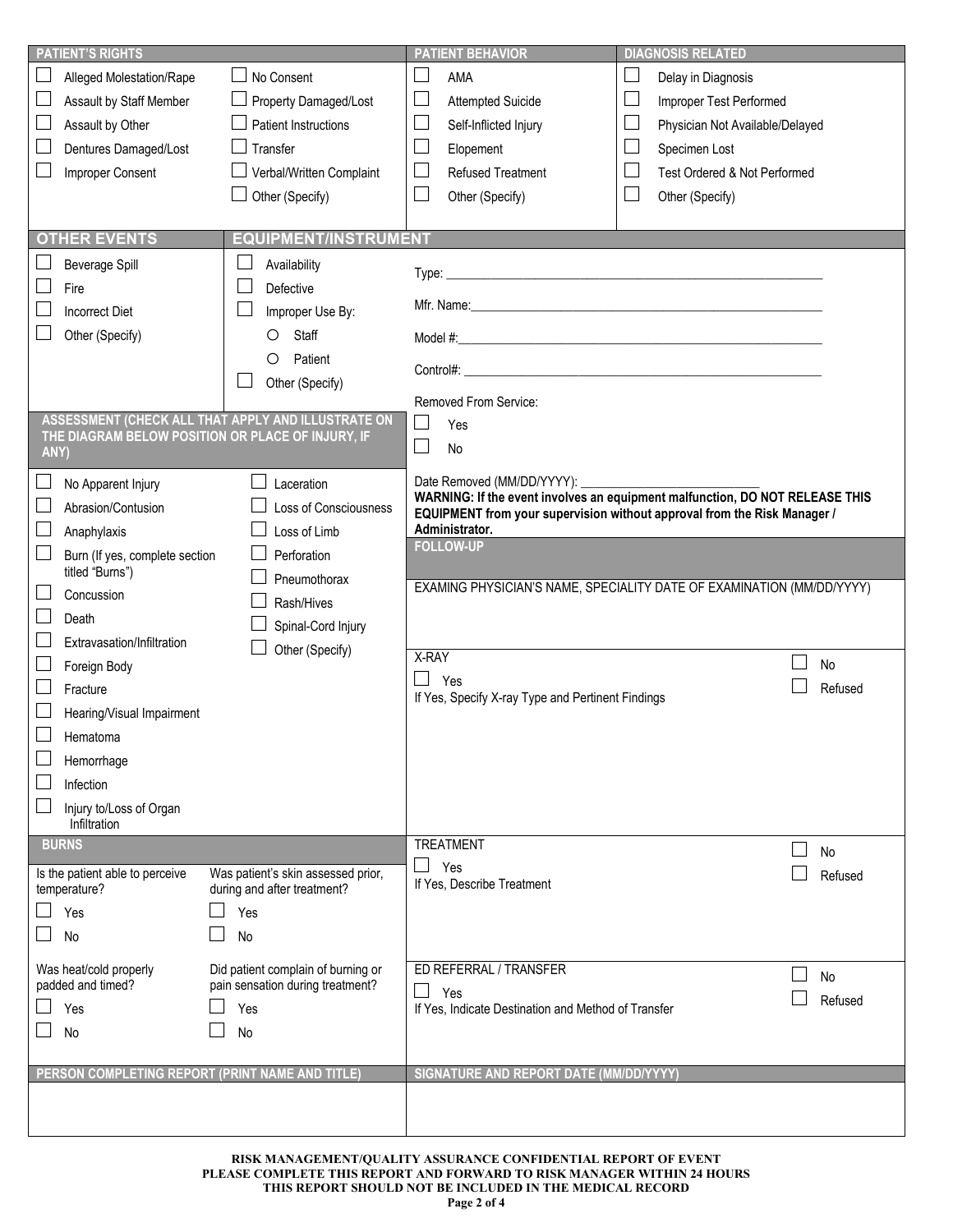

| ADDITIONAL DOCUMENTATION |  |
|--------------------------|--|
|                          |  |
|                          |  |
|                          |  |
|                          |  |
|                          |  |
|                          |  |
|                          |  |
|                          |  |
|                          |  |
|                          |  |